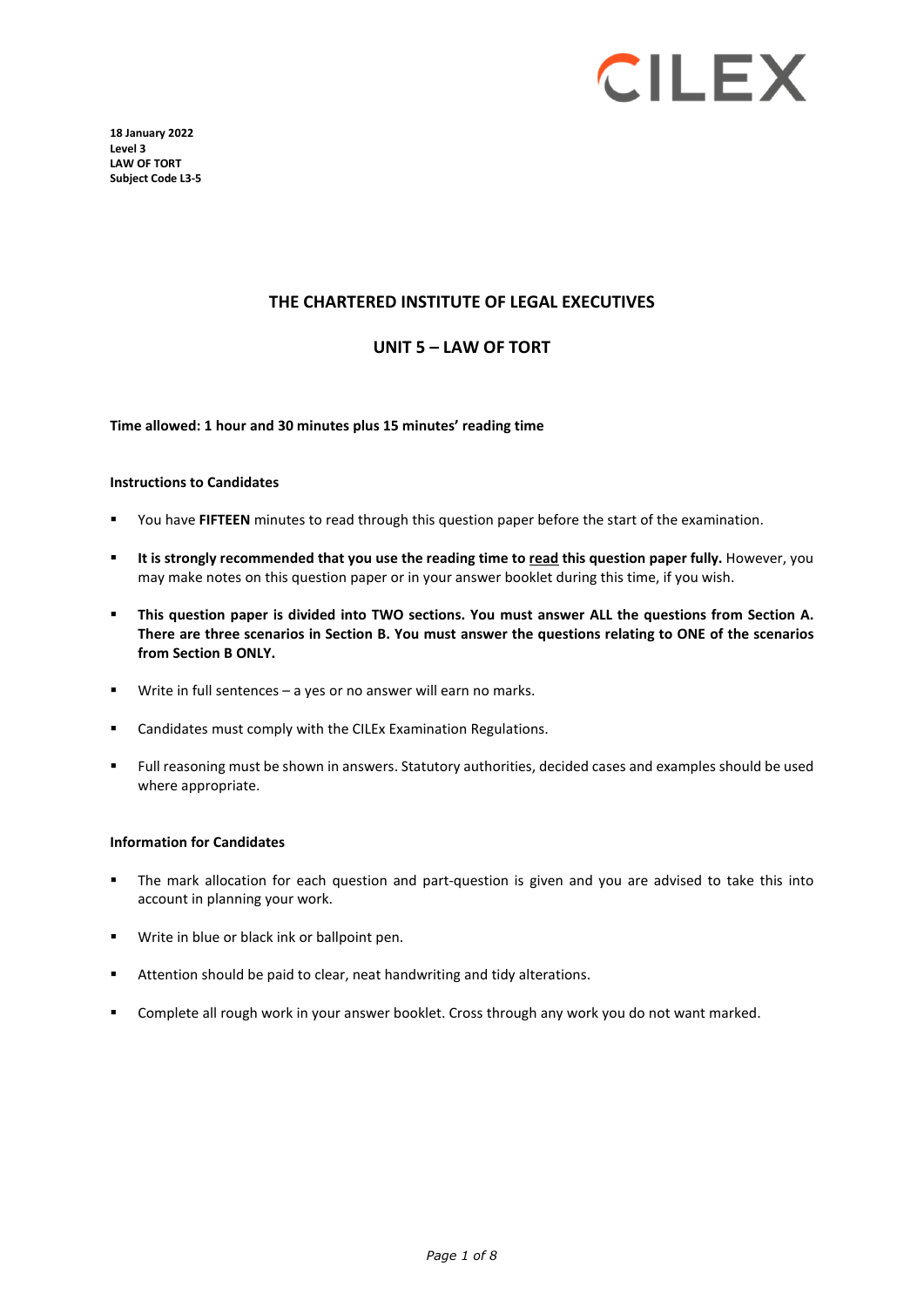## **SECTION A**

# **(Answer ALL questions in Section A)**

| 1. | Identify the elements required for a successful claim in negligence.                                                                       |           |
|----|--------------------------------------------------------------------------------------------------------------------------------------------|-----------|
|    |                                                                                                                                            | (3 marks) |
| 2. | Identify two examples of established common law duties of care.                                                                            |           |
|    |                                                                                                                                            | (2 marks) |
| 3. | Explain whether the police owe a general duty of care to the public.                                                                       |           |
|    |                                                                                                                                            | (4 marks) |
| 4. | Explain how the defendant's purpose in carrying out a particular activity may be relevant<br>in determining the standard of care expected. |           |
|    |                                                                                                                                            | (2 marks) |
| 5. | Describe the test for remoteness of harm (causation in law) in negligence.                                                                 |           |
|    |                                                                                                                                            |           |
|    |                                                                                                                                            | (2 marks) |
| 6. | Identify the test established in Ready Mixed Concrete (SE) v MPNI (1968) for deciding                                                      |           |
|    | whether a person is an employee.                                                                                                           | (1 mark)  |
| 7. | Explain the 'close connection' test in relation to vicarious liability.                                                                    |           |
|    |                                                                                                                                            | (3 marks) |
| 8. | Identify the limitation period for personal injury claims in negligence.                                                                   |           |
|    |                                                                                                                                            | (2 marks) |
| 9. | Define 'special damages'.                                                                                                                  | (1 mark)  |

*(Total Marks for Section A: 20 marks)*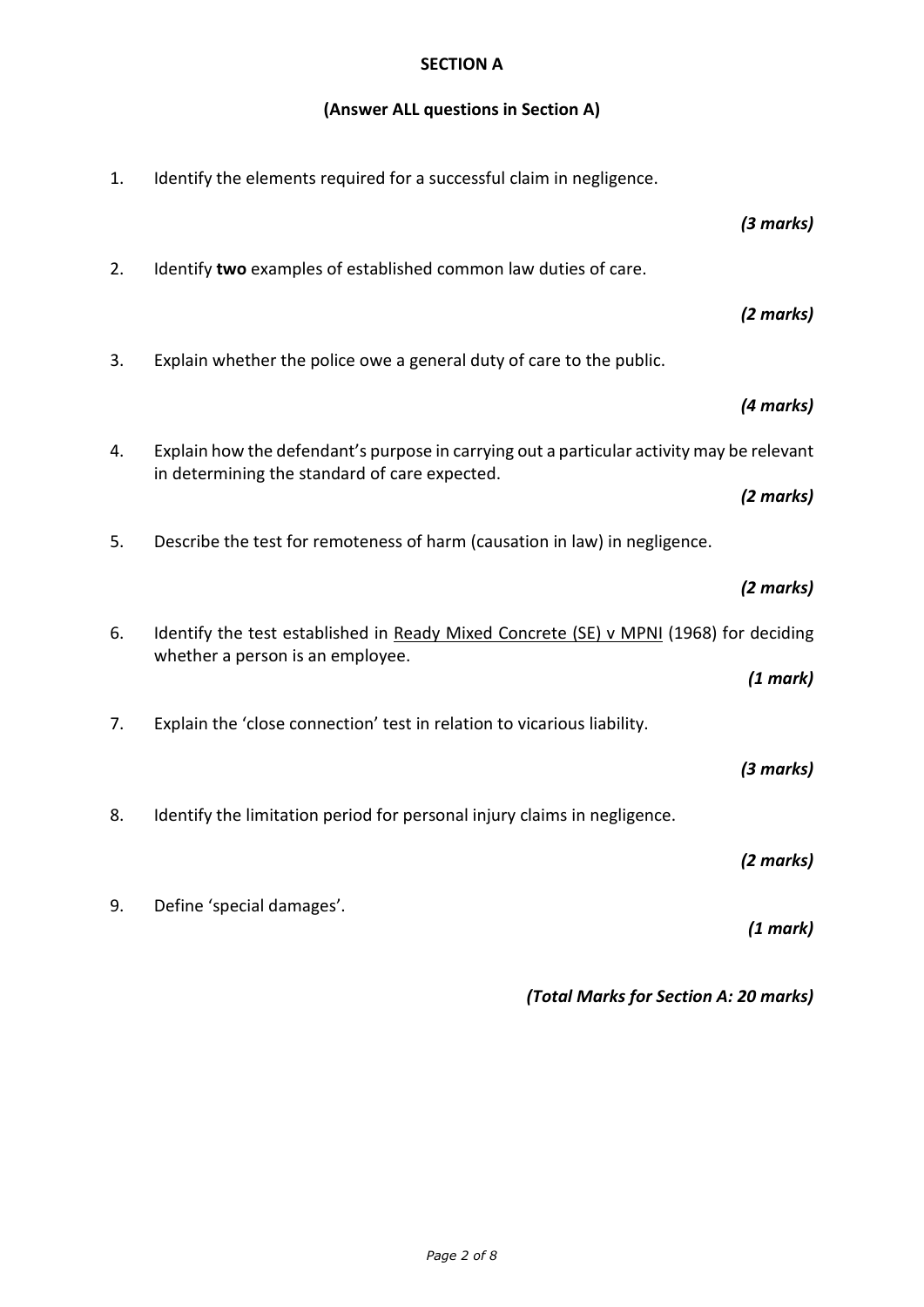### **SECTION B**

## **(There are three scenarios in Section B. Answer the questions relating to ONE of the scenarios ONLY)**

### **Scenario 1**

Absal, Betty, Claudia and Doyle are four friends who decided to visit Exciting Excalibur, a local theme park.

On the day of their visit, Doyle had a stomach ache and stayed at home.

When they arrived at the theme park, Absal and Betty were keen to try out Guinevere, a new rollercoaster that had only opened the week before. While waiting in the queue, Betty decided that she did not want to ride on the rollercoaster and just wanted to watch Absal.

While Absal was riding on the rollercoaster, Betty stood in the viewing area close to the track. Keen to share the moment with Doyle, Betty video-called and held up her phone, so that Doyle could see Absal riding on the rollercoaster. At that moment, the car containing Absal left the track and plunged to the ground below.

The car came to rest 100 metres from a coffee stand, where Claudia was drinking a cup of coffee. Claudia ran into the wreckage to help Absal. As Claudia was pulling Absal to safety, a second car left the track and crashed nearby.

Once Absal had been pulled away from the scene of the accident, Femi, the barista at the coffee stand, put him into the 'recovery position', as he had been taught during first aid training. However, in doing so, he accidentally sprained Absal's wrist.

It was later found that due to the negligence of Exciting Excalibur, the proper safety checks had not been carried out on the Guinevere rollercoaster. Incredibly, Absal did not suffer any physical injuries in the crash, although he has since been diagnosed with Post-Traumatic Stress Disorder (PTSD) as a result of his experience.

Claudia, Doyle and Femi have all been diagnosed with various psychiatric disorders as a result of what they witnessed.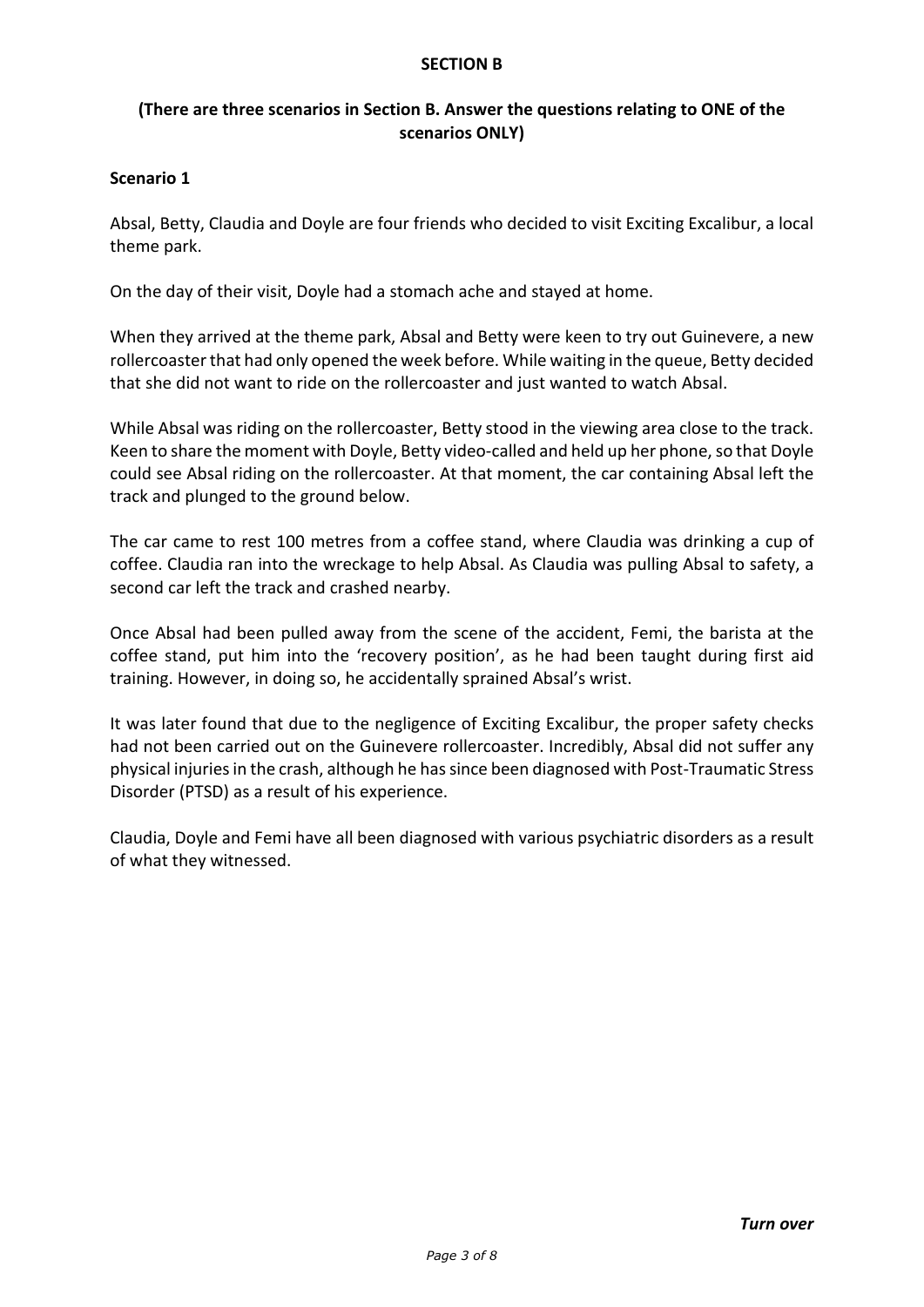### **Scenario 1 Questions**

- 1. Explain:
	- (a) what a claimant must establish to be a primary victim of psychiatric injury;

*(4 marks)*

(b) whether Absal is a primary victim in a claim for negligence against Exciting Excalibur.

> *(4 marks) (Total: 8 marks)*

- 2. Explain:
	- (a) what must be established for a claimant to be a secondary victim of psychiatric injury;

*(5 marks)*

(b) whether Doyle is a secondary victim in a claim for negligence against Exciting Excalibur.

> *(7 marks) (Total: 12 marks)*

- 3. Explain whether a claim for psychiatric injury against Exciting Excalibur can successfully be made by:
	- (a) Claudia;
	- (b) Femi.

*(7 marks)*

*(4 marks) (Total: 11 marks)*

4. Explain whether Femi's actions are likely to constitute a *novus actus interveniens* (new intervening act).

*(9 marks)*

*(Total Marks for Scenario 1: 40 marks)*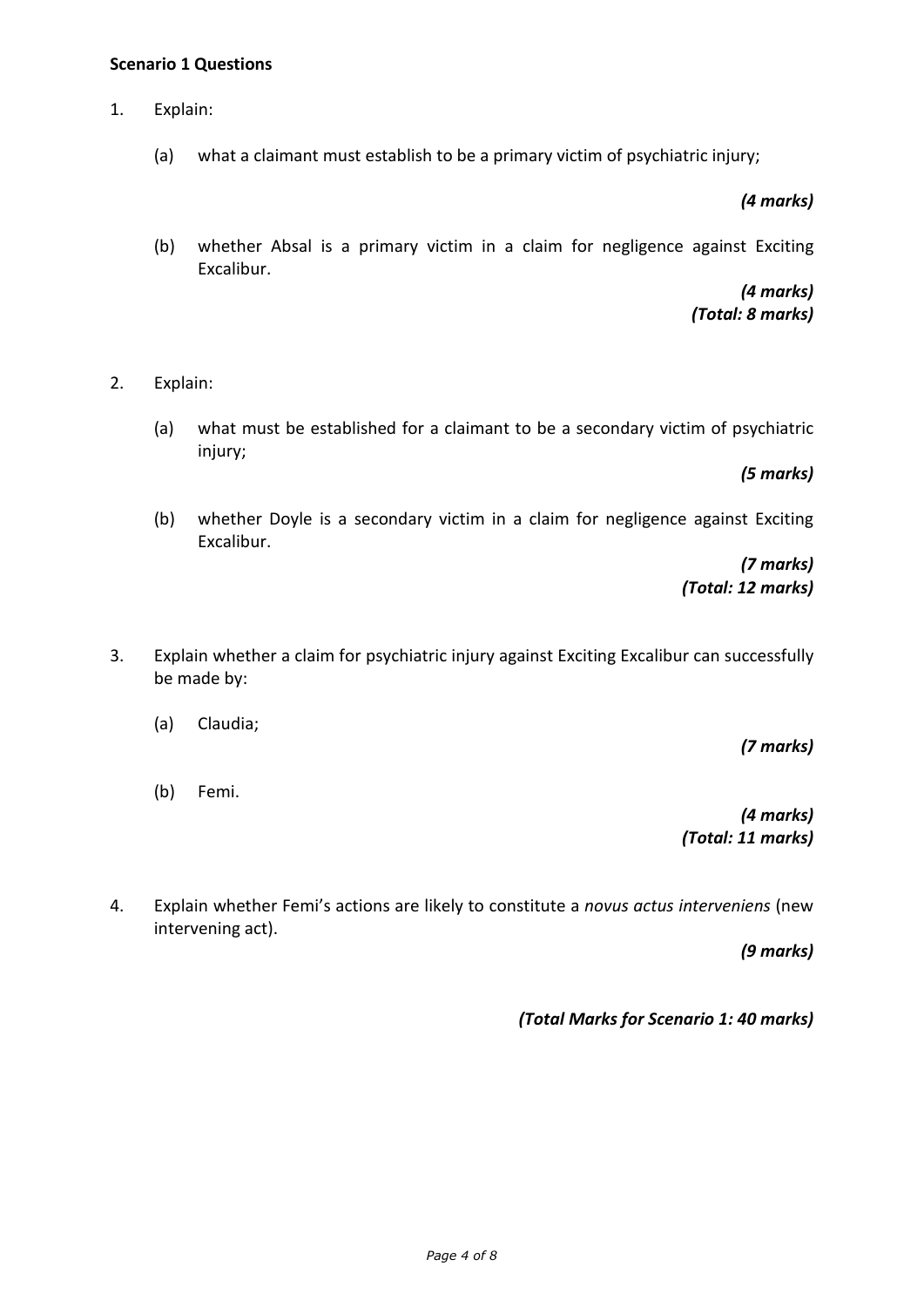## **Scenario 2**

Hester runs her own small business as a computer technician, specialising in repairing and upgrading people's computers.

In March 2021, Hester agreed with Ioan that she would upgrade his desktop computer. Ioan wanted Hester to install a very powerful graphics card and a new cooling system in his existing computer.

While Hester was installing the new parts, Ioan spoke to her about how she could make the computer run even faster. Hester explained that it was possible to 'overclock' the computer to be more powerful, but this could affect the reliability of the computer and that, in the worst-case scenario, 'it could cause serious damage'. Ioan told Hester that he wanted her to overclock the computer despite this risk.

Hester overclocked the computer as Ioan had requested. While doing this, Hester mistakenly disabled a number of safety features that would shut down the computer if it reached certain temperatures.

On a particularly hot day in summer, the overclocking caused the computer to overheat. Because Hester had carelessly disabled the shut-down safety features, the overheating continued until an electrical fire broke out. This very quickly set fire to a large stack of paper that Ioan had left by the computer. The paper was stored underneath the desk where he was sitting, and the fire caused severe burns to his legs.

It has since been established that at the time Ioan was injured, he was using his computer to harass his ex-girlfriend online, which is a criminal offence.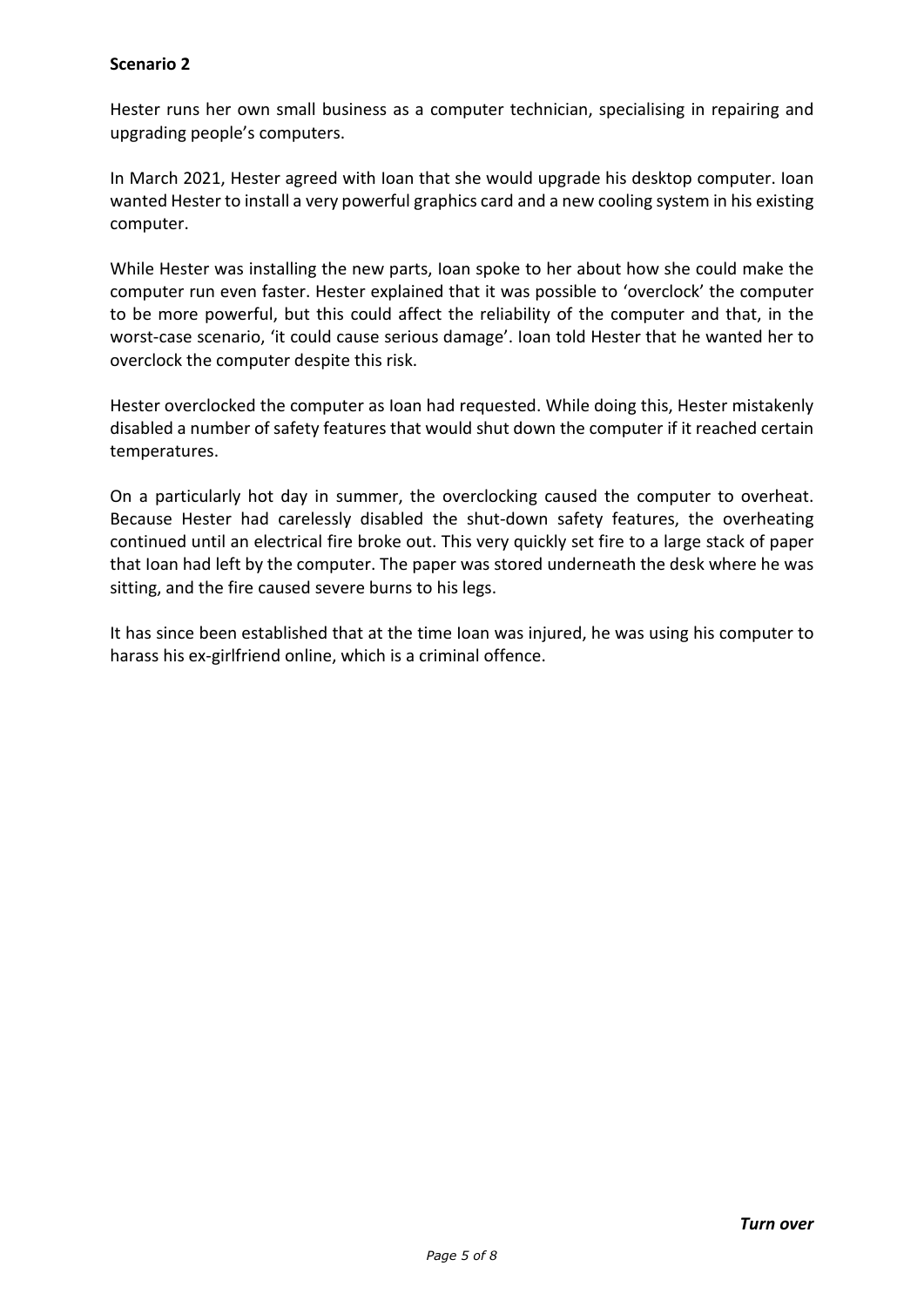# **Scenario 2 Questions**

1. Explain the approach which the court should take in determining whether a duty of care exists.

*(8 marks)*

2. Explain, should a claim by Ioan against Hester be considered as a novel (new) duty situation, whether a duty of care is likely to be owed.

*(6 marks)*

- 3. Explain:
	- (a) the defence of *volenti non fit injuria* (no harm is done to someone who consents);

*(4 marks)*

(b) whether this defence could be used by Hester against a claim by Ioan;

*(6 marks)*

(c) whether, if *volenti non fit injuria* is unsuccessful, contributory negligence could be used as an alternative defence.

> *(7 marks) (Total: 17 marks)*

- 4. Explain:
	- (a) the defence of illegality (*ex turpi causa*);

*(5 marks)*

(b) whether this defence could be used by Hester in a claim by Ioan.

*(4 marks) (Total: 9 marks)*

*(Total Marks for Scenario 2: 40 marks)*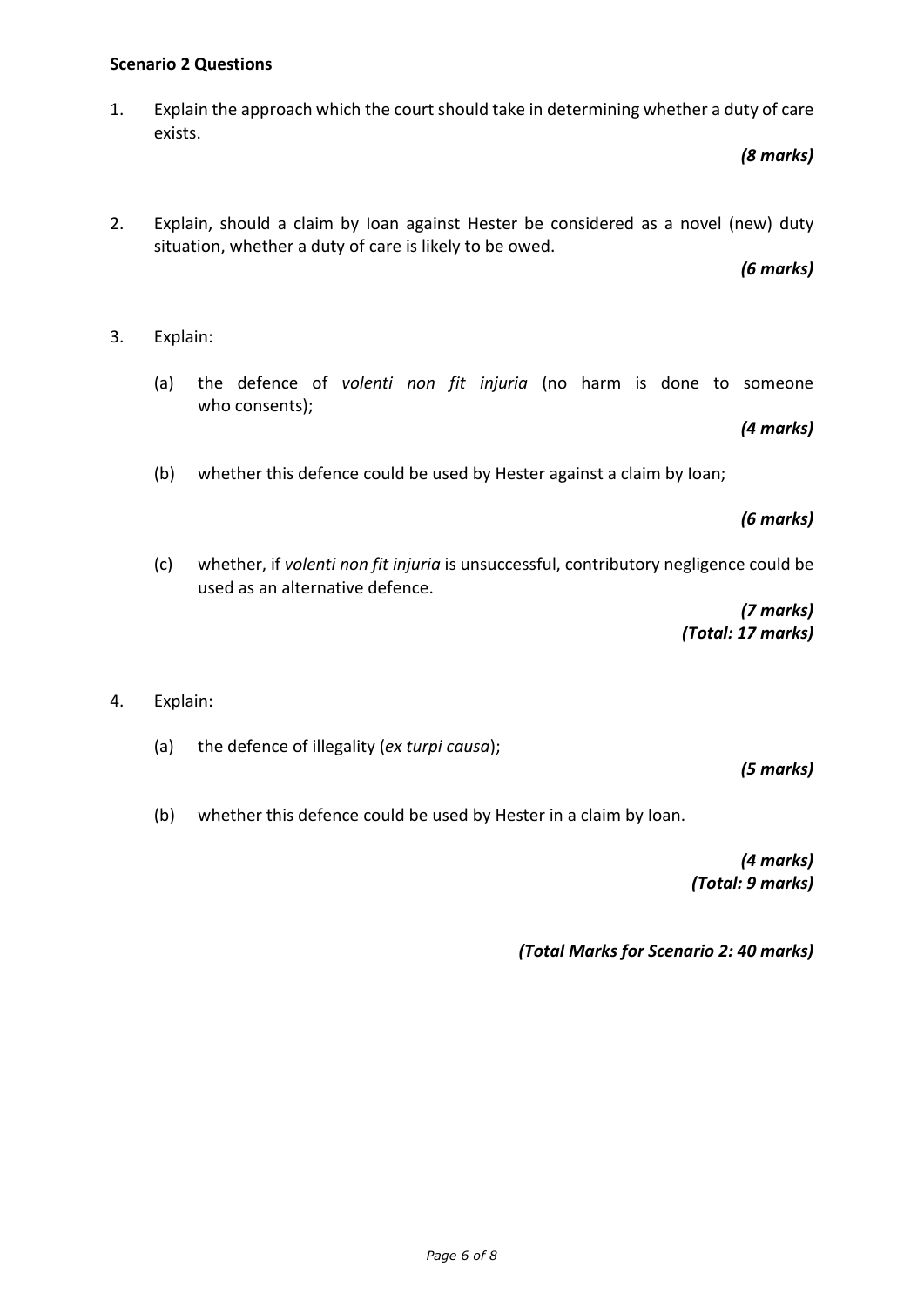Richard is a professional chef, who owns and operates a restaurant in Kempston.

In July 2021, Saloumeh visited Richard's restaurant to dine with a group of friends. Saloumeh had a serious allergy to nuts and made the restaurant aware of this, both when making her booking and on her arrival at the restaurant. On the night that Saloumeh visited, Richard had heard that a famous food critic would be dining at the restaurant. Keen to make a good impression, he decided to focus on making the food critic's meal. He left Teresa, a trainee chef who had only begun working in the kitchen a week ago, in charge of the rest of the kitchen.

Richard's business had been struggling and, to save money, he had chosen not to pay for the allergen training that he would usually provide for new staff. The training cost £150 per person and therefore Teresa was not given the allergen training. Teresa failed to prevent crosscontamination of Saloumeh's food, which meant that considerable traces of nuts were present in the dish served to Saloumeh.

While Saloumeh was eating her meal, she suffered an extreme allergic reaction and lost consciousness. She was taken to hospital, where she remained in a coma. Saloumeh died three weeks later, without regaining consciousness.

Saloumeh had been cohabiting with her partner Ursula for four years. Ursula suffers from chronic health conditions that prevent her from working, and Saloumeh was the sole earner in the household.

A week after Saloumeh was taken ill at the restaurant, Teresa slipped in a puddle of cooking oil that Richard had negligently left on the floor in the kitchen. Teresa broke her leg in the fall. As a result, she was off work for six months and she can no longer enjoy her hobby of longdistance running.